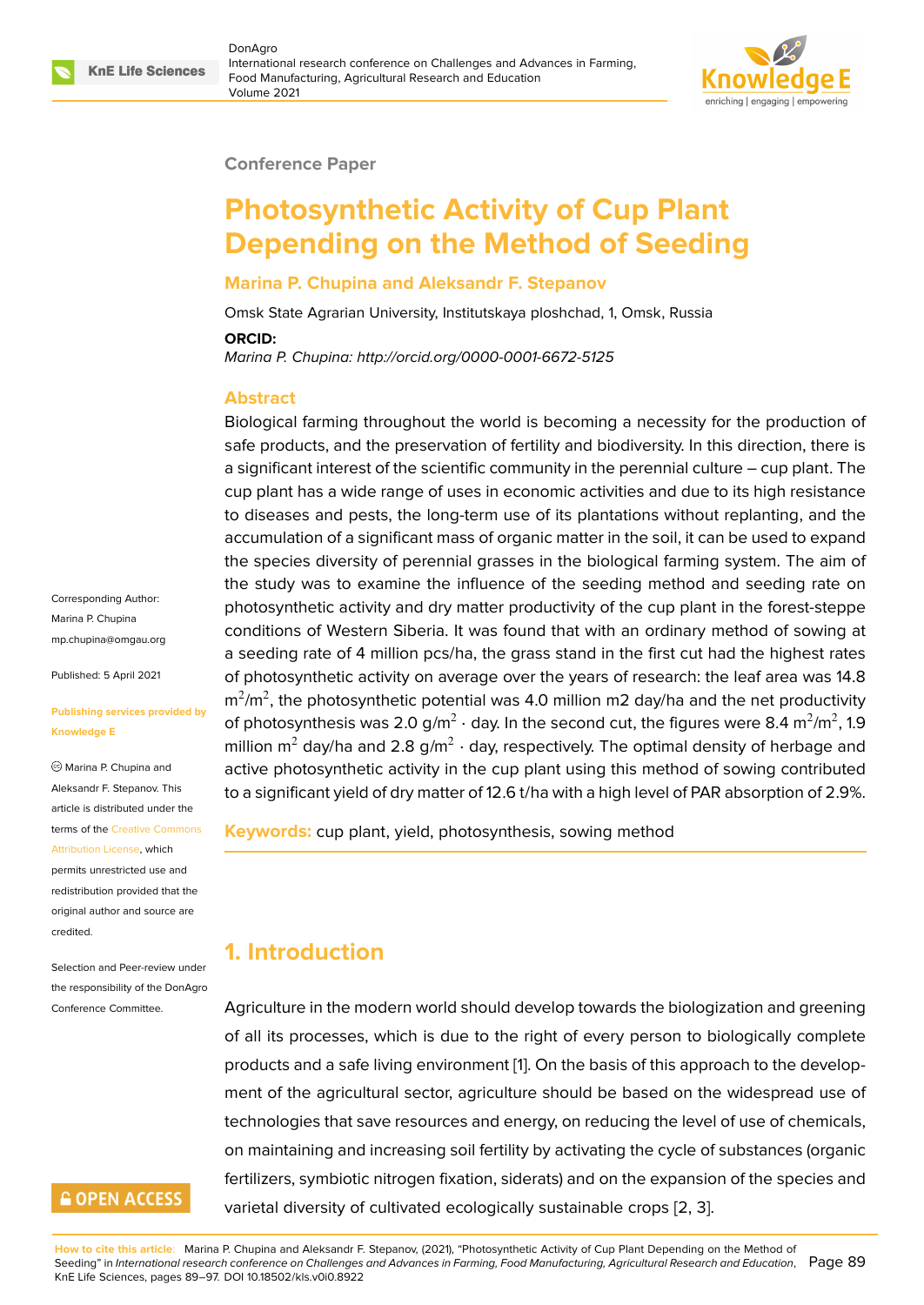In the farming system aimed at biologization, the role of perennial grasses, their importance and proportion in crop rotations will increase, which means that the requirements for cultivated species and varieties will increase [4]. Therefore, they should not only have high ecological plasticity and productivity (including in a changing climate), but also be able to play a soil protective, phytosanitary and phytomeliorative role [2].

Currently, in the world, and in particular in the Rus[si](#page-7-1)an Federation, there is a significant scientific and industrial interest in the perennial culture of cup plant (Silphia perfoliatum L.). This is largely due to the wide range of its uses. In Europe and North [Am](#page-7-2)erica, cup plant, or silphia, is mainly used as a bioenergy crop for biogas production and is considered a good alternative to corn [5–7]. In Russia, this crop is cultivated mainly as a fodder plant for early and late green fodder and for harvesting silage [8]. Silphia is recognized all over the world as a valuable plant for the production of high-quality honey by bees. The advantage of using this [cr](#page-7-3)[op](#page-8-0) as a melliferous crop is its long flowering from July to September, when the food supply for bees is no longer disti[ng](#page-8-1)uished by a great variety of species [8, 9]. Long-term studies of silphia have shown that various parts of this plant are rich in biologically active substances (essential oils, phenolic acids, saponins, flavonoids, etc.), which indicates the great potential of using this culture as a raw material for phar[ma](#page-8-1)[ce](#page-8-2)utical industry [5]. Triterpene glycosides (sylphiosides) extracted from silphia leaves are recommended for use as growth regulators in cereals and horticultural crops [10].

Silphia forms a significant volume (100 t/ha) of [g](#page-7-3)reen mass during the growing season, fights weeds perfectly, has a high degree of resistance to diseases and pests, is distinguished by longe[vity](#page-8-3) (10-20 years) of industrial use of plantations with possible accumulation in the soil up to 10 t/ha of organic matter [5, 8]. Due to the powerfully developed root system, which penetrates into the deep layers of the soil, silphia, when grown for a long time on drained soils, leads to a decrease in the level of groundwater and an acceleration of drainage at the site [11]. Thus, acc[ord](#page-7-3)[in](#page-8-1)g to the above features, Silphia has a high ecological efficiency of cultivation and can expand the species diversity of perennial crops in fodder production and in other areas of economic activity in the harsh climatic conditions of Western Si[be](#page-8-4)ria. The productivity of agrophytocenosis is largely determined by its photosynthetic activity, which in turn depends on the size of the leaf surface of plants and the ecological conditions of the external environment. The process of photosynthesis of plants can to some extent be controlled, creating optimal conditions for their growth and development through the elements of cultivation technology, including through the formation of optimal plant density. When assessing the effect of agricultural technology elements on the productivity of agrophytocenosis,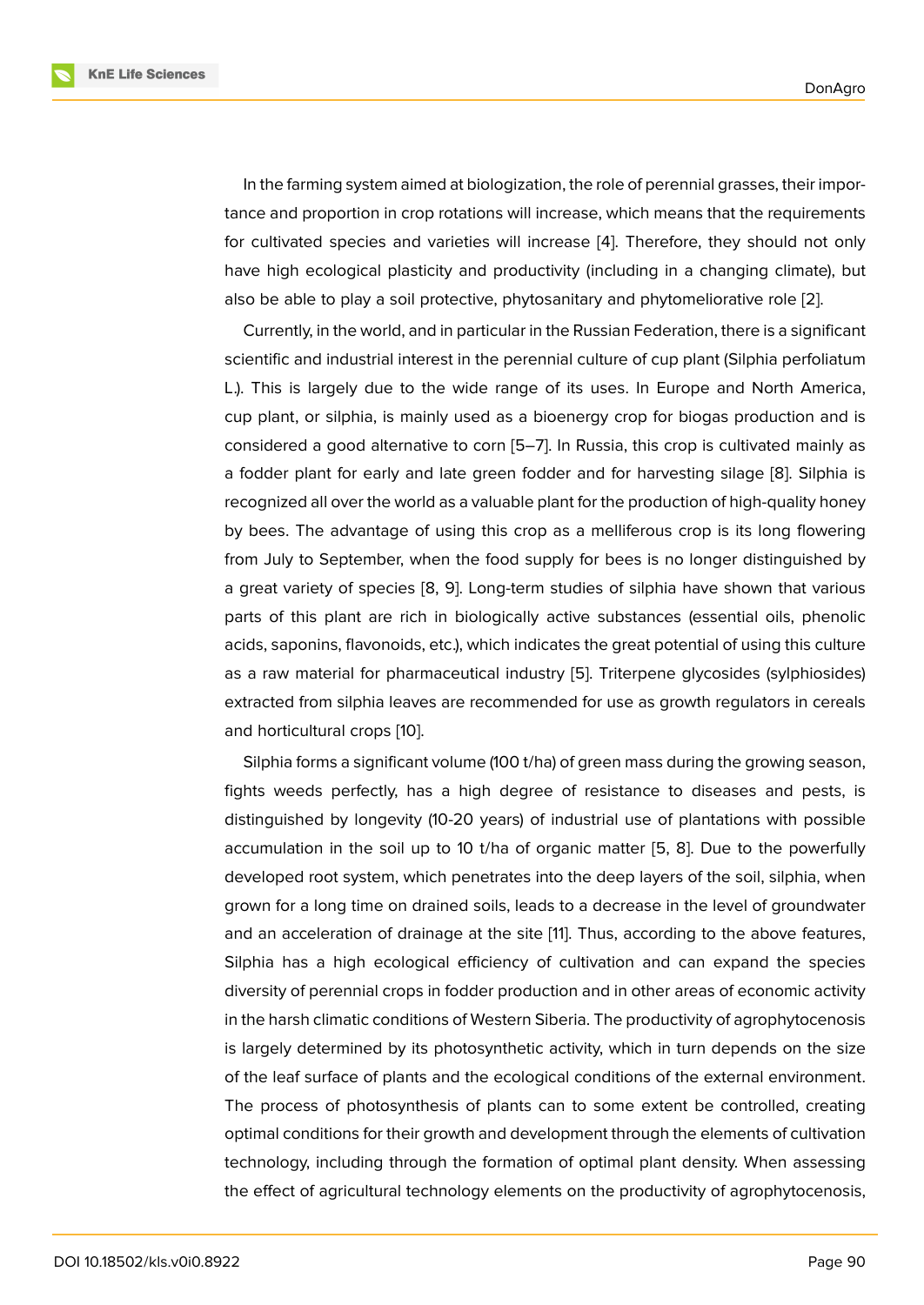it is necessary to use the following main parameters characterizing the process of photosynthesis: leaf area, net productivity of photosynthesis (NPP), photosynthetic potential (PP), and efficiency of photosynthesis [12].

The aim of the study is to reveal the influence of the sowing method and the seeding rate on the photosynthetic activity and [pr](#page-8-5)oductivity of the sup plant in the conditions of the forest-steppe of Western Siberia

### **2. Methods and Equipment**

The study was carried out on the experimental field of the Omsk Agrarian University, the city of Omsk, located in the forest-steppe zone of Western Siberia (54.94 ° north latitude and 73.36 ° east longitude, 90 m above sea level). The zone is characterized by a continental climate with an average annual rainfall of 400 mm and an average annual air temperature of 1.7  $\degree$ C. The soil type is meadow chernozem with neutral acidity (pH 6.7–7.4), a humus content of 3.4% and following content of nutrients: 12 m of

N-NO $_3$ , 284 mg of P $_2$ O $_5$  and 225 mg of K $_2$ O per 1 kg of soil. During the years of research, the meteorological conditions for the warmth and moisture supply during the growing season of the silphia were favorable for its growth and the formation of the green mass yield.

The experiment was carried out on black fallow in 4-fold repetition with the accounting area of the plots of 25 m<sup>2</sup>. Silphia sowing was carried out in early May in three ways: ordinary, with a row spacing of 15 cm; wide-row with the spacing of 45, 70 and 90 cm; and square-nested with the dimensions of 70x70 cm. All agrotechnical activities in the experiment were carried out according to the general recommendations for this zone. In the first year of herbage life, the green mass of silphia was mown once in the phase of a rosette of leaves. In subsequent years of using the grass stand, the first cut was carried out in the phase of the beginning of flowering, the second was in the phase of stalking.

In the first three years of the crop life during its growing season, in the first and second cut, the leaf area was determined by the method of cutting, the yield of green mass was defined by the continuous method and the output of dry matter was determined at the Center for Collective Use "Agrarian and Technological Research" [13]. The photosynthetic potential, net productivity of photosynthesis, and the efficiency of photosynthesis (PAR efficiency) of silphia crops were determined by the calculation method [14]. The experimental data were subjected to dispersion and correlation an[alys](#page-8-6)is [15].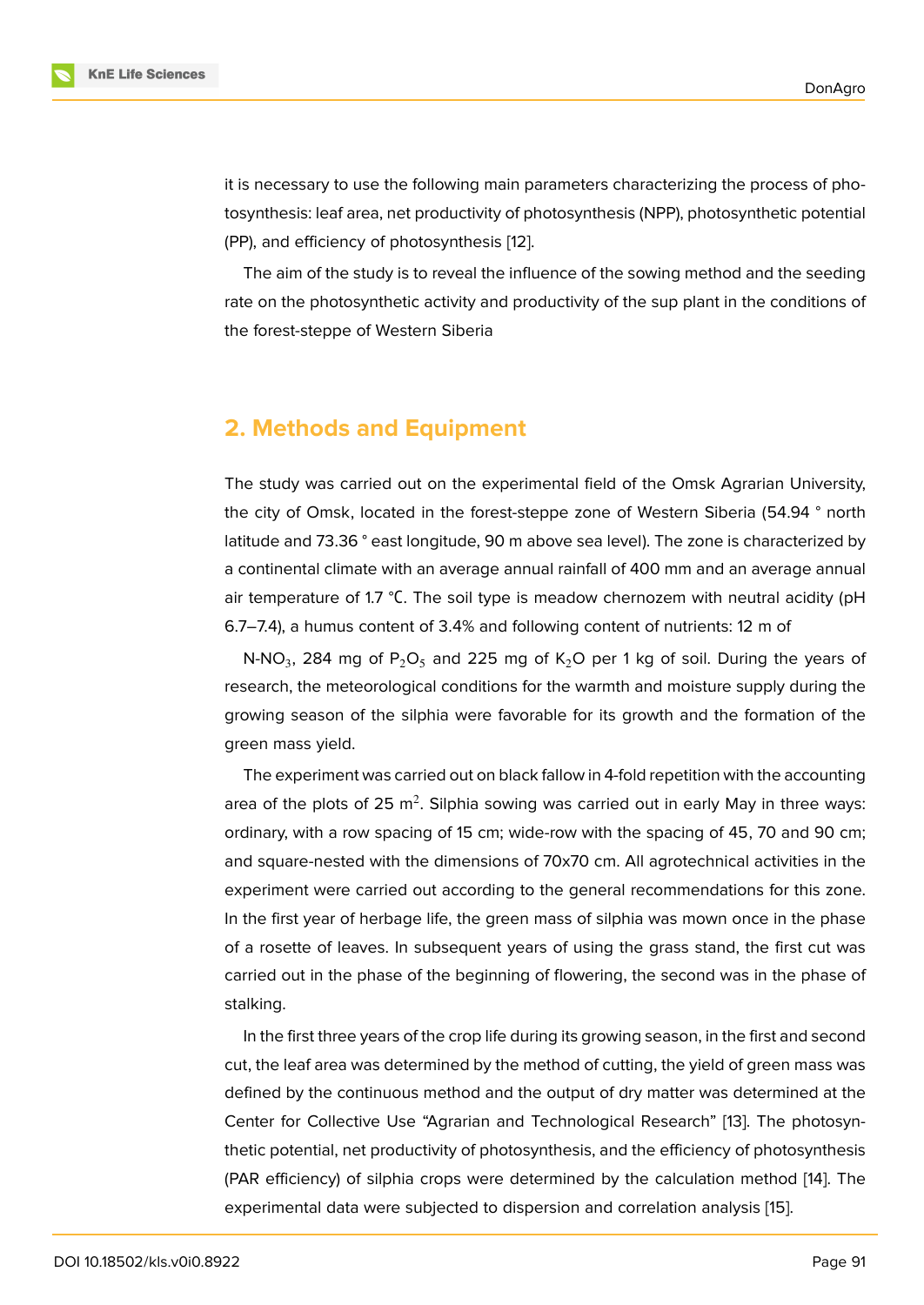#### **3. Results**

According to the data obtained, in the first year of herbage life during the growing season of 110 days, with the ordinary method of sowing, silphia formed the largest leaf area of 6.9-7.4 m $^{2}$ /m $^{2}$  depending on the seeding rate, while with square-nesting (70x70  $\,$ cm) sowing this value was minimal and did not exceed 4.8-5.3  $\mathrm{m}^2/\mathrm{m}^2$  (Figure 1). In the second year of life in the first cut, the area of leaves on silphia crops with all studied sowing methods increased 2.5-3.2 times compared to the first year. Such a significant increase in the area of the assimilation apparatus is due to the peculiarity of th[e](#page-3-0) culture in the first year of life to form only a rosette of 6-18 leaves, depending on the method of sowing, and from the second and subsequent years, to form a full-fledged herbage from the shoots. At the same time, in this year, silphia had the largest leaf area during row sowing both in the first (17.9-18.3  $\text{m}^2/\text{m}^2$ ) and in the second cut (7.8-8.5  $\text{m}^2/\text{m}^2$ ) due to the increased herbage density.



**Figure** 1: Area of the leaves of cup plant depending on the method of sowing and sowing rate,  $m^2/m^2$ 

<span id="page-3-0"></span>In the third year of life, in the first cut, a tendency to leveling the area of leaves of silphia was observed depending on the sowing method and the seeding rate, which varied from 18.2 to 19.1 m $^2$ /m $^2$ , while in the second cut, the largest photosynthetic apparatus (9.1-9.3 m<sup>2</sup>/m<sup>2</sup>) was formed on crops with a row spacing of 70 and 90 cm at a seeding rate of 0.6-1.0 million pcs./ha. Moreover, the leaf area in this year of use with these sowing methods and seeding rates increased by 14-15% in the first cut and by 30-58% in the second cut compared to the previous year. The area of the leaf surface of the silphia in the second mowing during the years of research was 2-3 times less than in the first mowing, which is associated with a significant decrease in the rate of development of grass leaves during the aftergrowth formation.

The photosynthetic work of agrophytocenosis by the size and duration of the work of the assimilatory apparatus is assessed by the photosynthetic potential. In the first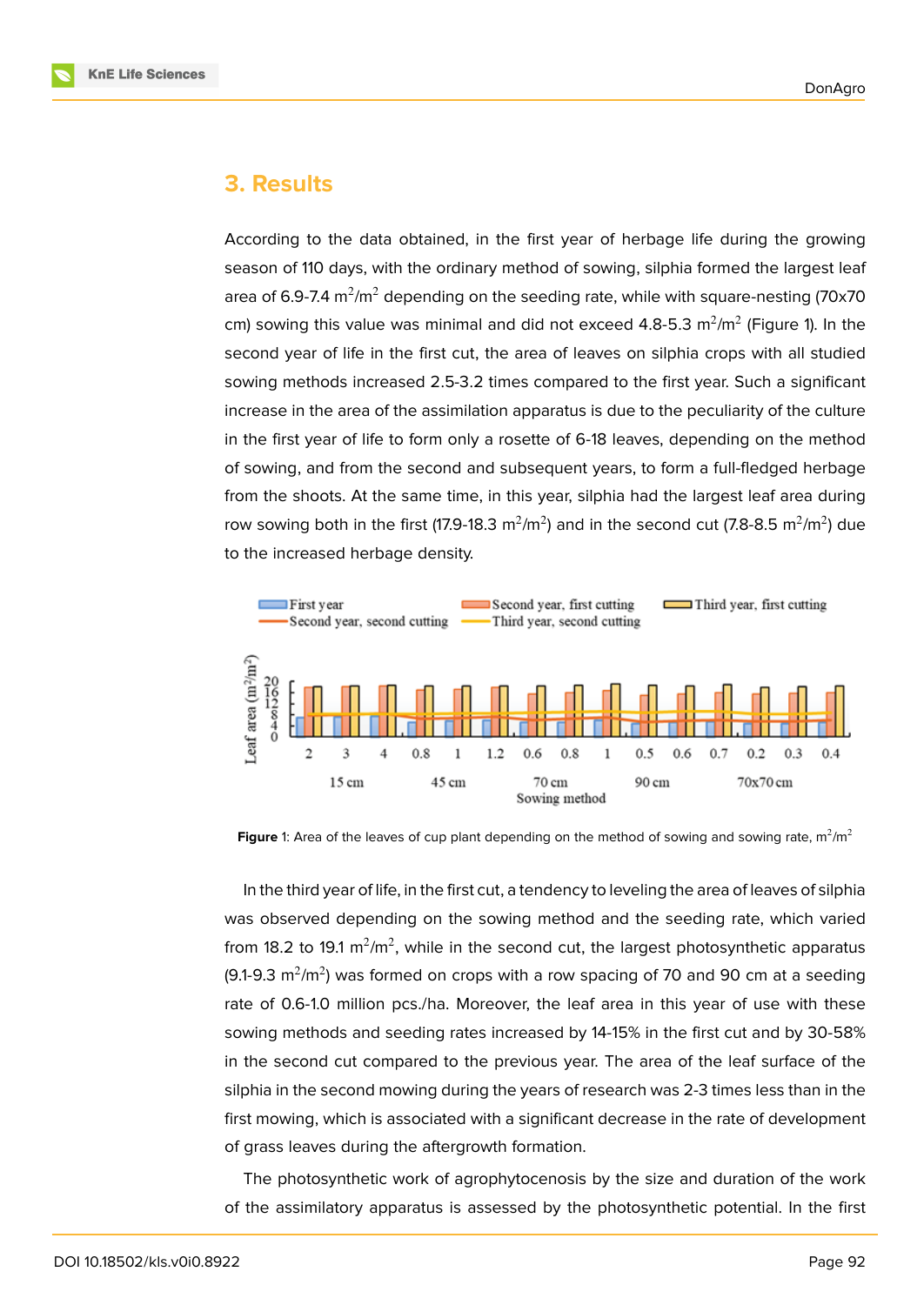year of the life of the silphia grass stand, the highest photosynthetic potential during the growing season was formed with the row sowing method (1.8-2.1 million  $m^2$  day/ha), while as the row-spacing increased, this indicator decreased 1.4-3.5 times (Figure 2).



Figure 2: Photosynthetic potential (PP) of cup plant depending on the sowing method and seeding rate, million  $m^2 + d$ ay/ha

In the second year of life, the advantage in the value of the photosynthetic potential both in the first (4.2-4.4 million  $m^2$  day/ha) and in the second (1.8-1.9 million  $m^2$  day/ha) mowing was in silphia crops with a width row spacing 15 cm. Increasing the row spacing up to 90 cm and the square-nest sowing method reduced this indicator by 20-36%. In the third year of life in the first cut, insignificant changes in the photosynthetic potential were observed depending on the sowing method (5.2-5.7 million  $m^2$  day/ha), which is due to the equalization of the density of the grass stand with wide-row and square-nest sowing methods due to good shoot-forming ability of silphia. However, in the second cut with wide-row crops (70 and 90 cm), due to more optimal conditions for growth and development, the silphia formed a more powerful assimilation apparatus, which determined the high photosynthetic potential of its herbage (2.2-2.3 million  $m^2$  day/ha).

The quality of the assimilation apparatus was assessed by the indicator net productivity of photosynthesis, the maximum value of which in the first year of life was noted on the variants with the smallest leaf area and photosynthetic potential, namely, on square-nested and wide-row sowing methods at minimum seeding rates (1.1-1.3 g/m<sup>2</sup> day) (Figure 3).

In subsequent years, an annual increase in the net productivity of photosynthesis of silphia crops was observed, which was manifested to a greater extent with the row sowing met[ho](#page-5-0)d, where, due to the compaction of the herbage, the main part of the leaves was located in the upper tier with less shading. Thus, the net productivity of photosynthesis in the first mowing in the second year increased by 1.2–2.9 times, and by the third, by 1.2–1.5 times compared to the first year. In the second year of life, the smallest NPP was on the square-nesting 70x70 cm method of sowing in the first cut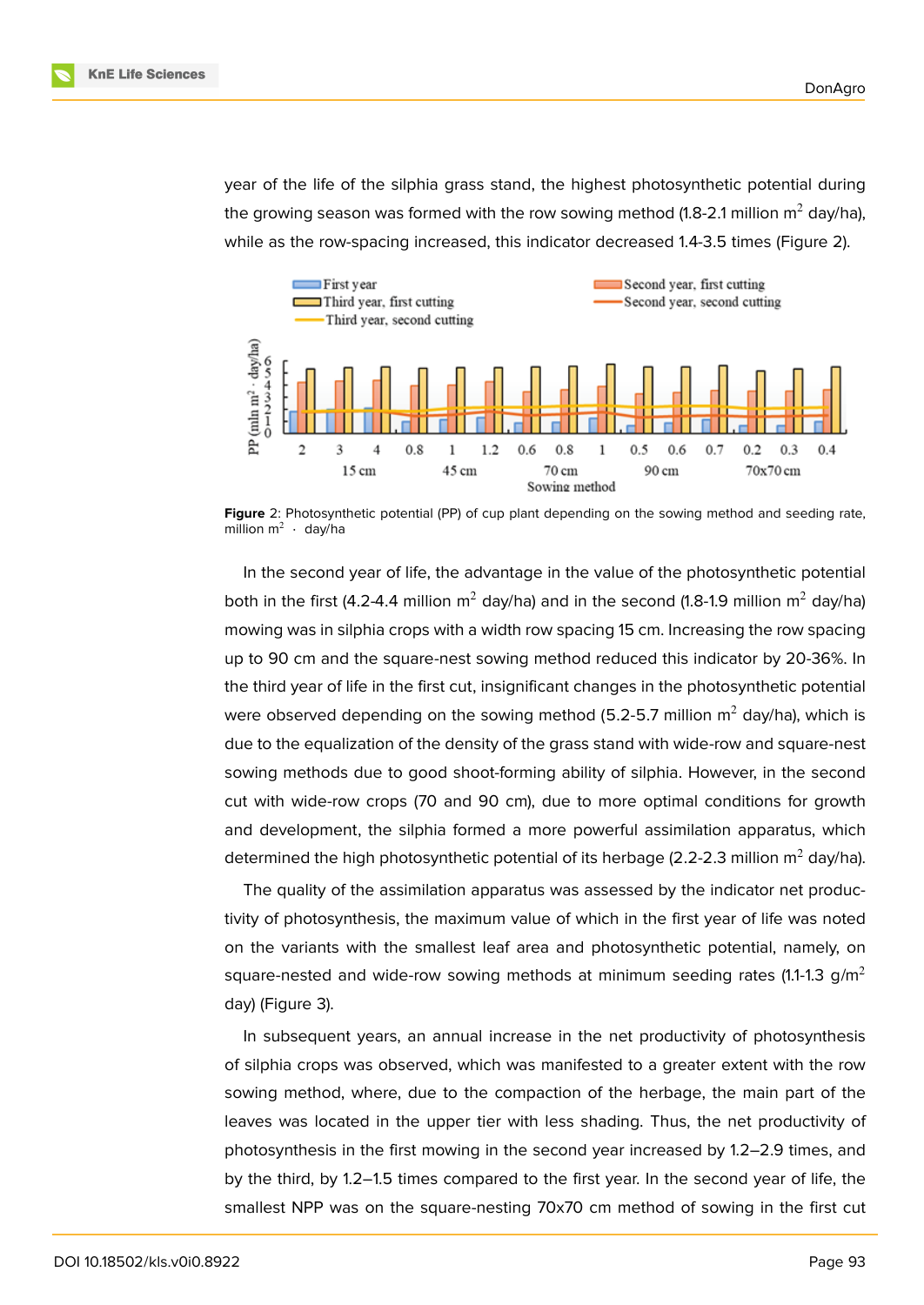(1.61-1.63) while in the second cur it was 1.36-1.64 g/m $^2\cdot$  day, which is 11-38% inferior to other methods of sowing. In the third year of life, the tendency for a decrease in the net productivity of photosynthesis of sowing with an increase in the row spacing also persisted in the first cut by 7-36%, in the second it increased by 21-30%.



**Figure** 3: Net productivity of photosynthesis (NPP) of cup plant, depending on the sowing method and the seeding rate, g/m $^2$   $\cdot$  ha

<span id="page-5-0"></span>In the first year of life, the yield of dry matter from silphia crops was not high and varied from 0.8-1.0 t/ha with a square-nest sowing method to 1.4-1.6 t/ha with an ordinary one (Figure 4). An increase in the productivity of the silphia grass stand was observed in the second and third years of life. For example, in the second year of life, the yield of dry matter per unit area increased 5-10 times, in the third year it increased 14-22 times compared t[o t](#page-5-1)he first year of life. The best options were with row and wide-row sowing methods at increased seeding rates, where the dry matter productivity in the second year of life was 10.2-13.7 t/ha, and in the third year it was 21.1-22.4 t/ha.



<span id="page-5-1"></span>**Figure** 4: Productivity of cup plant, depending on the sowing method and seeding rate, t/ha

The efficiency of the assimilation apparatus of the silphia crops, depending on the sowing method and the seeding rate, was assessed by the efficiency of photosynthesis, which for grass stand with an average level of PAR assimilation should be within 1.5- 3.0%, and 3-5% at its high level [14]. Already in the second year of the life of the silphia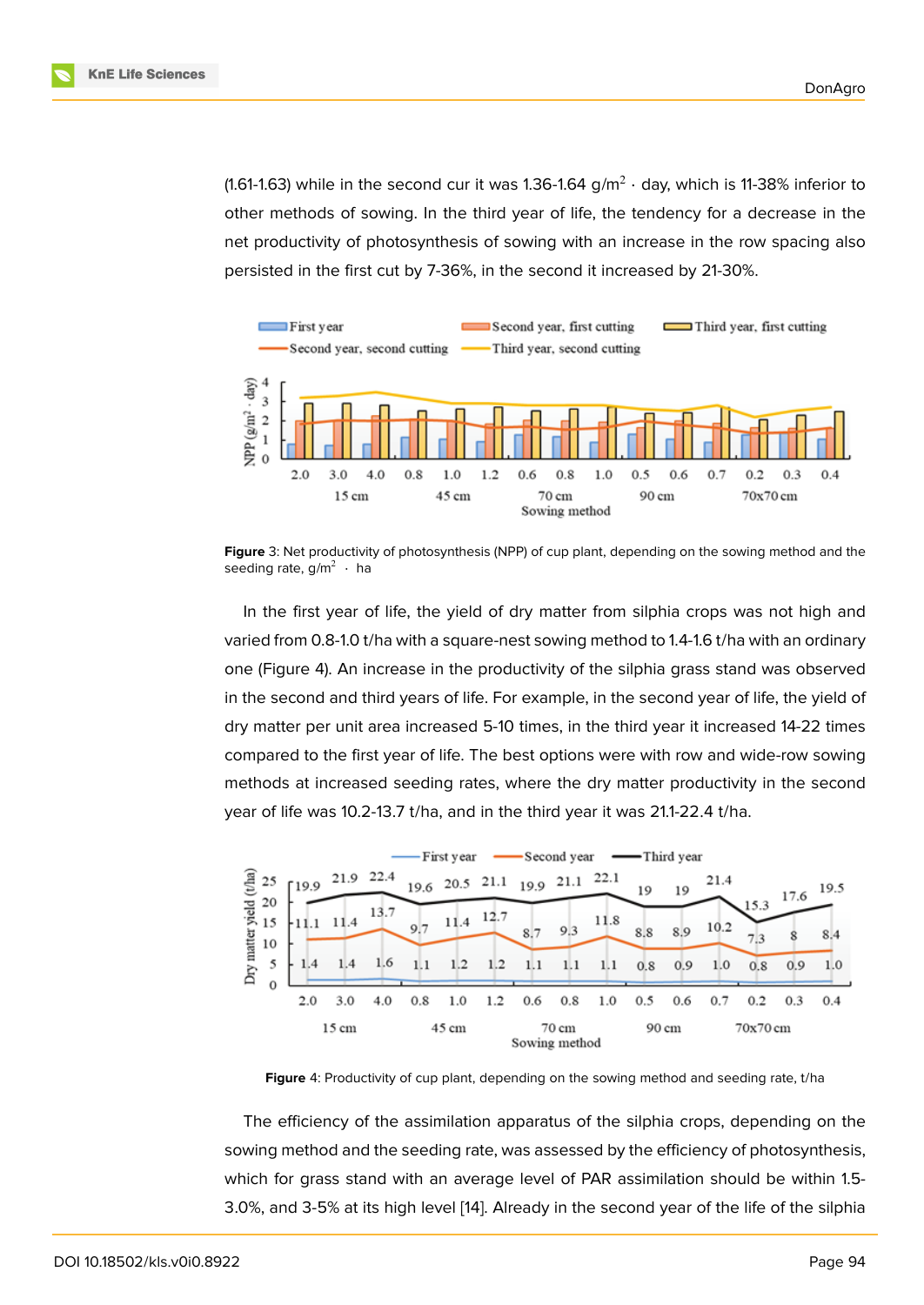

stand, with row and wide-row sowing methods (45 and 70 cm) at seeding rates of 1.0-4.0 million pcs/ha, the average value of PAR assimilation reached 1.5-1.8% (Figure 5).

**Figure** 5: PAR use efficiency of silphia crops depending on the sowing method, seeding rate and year of life, %

By the third year of life, this indicator increased by another 1.7-2.3 times in all variants of the experiment, and the most effective use of PAR was noted on crops with the highest seeding rate.

#### **4. Discussion**

In the course of assessing the degree of the influence of photosynthetic parameters on the yield of dry matter of silphia, depending on the method of sowing and the seeding rate, a correlation analysis was used. A strong correlation was revealed between the productivity of the herbage and the leaf area  $(r = 0.93 \pm 0.1)$ , the photosynthetic potential  $(r = 0.9 \pm 0.11)$ , and the net productivity of photosynthesis ( $r = 0.82 \pm 0.15$ ).

### **5. Conclusion**

The study of the photosynthetic activity of cup plant with various sowing methods in the forest-steppe conditions of Western Siberia showed that on a row sowing of silphia with a seeding rate of 4 million units/ha, an optimal density of herbage was formed, which contributed to the formation of a powerful assimilation apparatus with a high photosynthetic potential. These indicators on average over the years of research were, respectively, 14.8  $\mathrm{m}^2/\mathrm{m}^2$  and 4.0 million  $\mathrm{m}^2$  day/ha in the first cut and 8.4  $\mathrm{m}^2/\mathrm{m}^2$  and 1.9 million  $\mathsf{m}^2 \cdot$  day/ha in the second cut. This sowing method was also distinguished by the more productive work of the assimilation apparatus of the grass stand, which is confirmed by the high average values of the net productivity of crops on this variant of the experiment in the first (2.0 g/m<sup>2</sup> day) and in the second (2.8 g/m<sup>2</sup>· day) cutting. Significant indices of photosynthetic activity of silphia crops during drill sowing with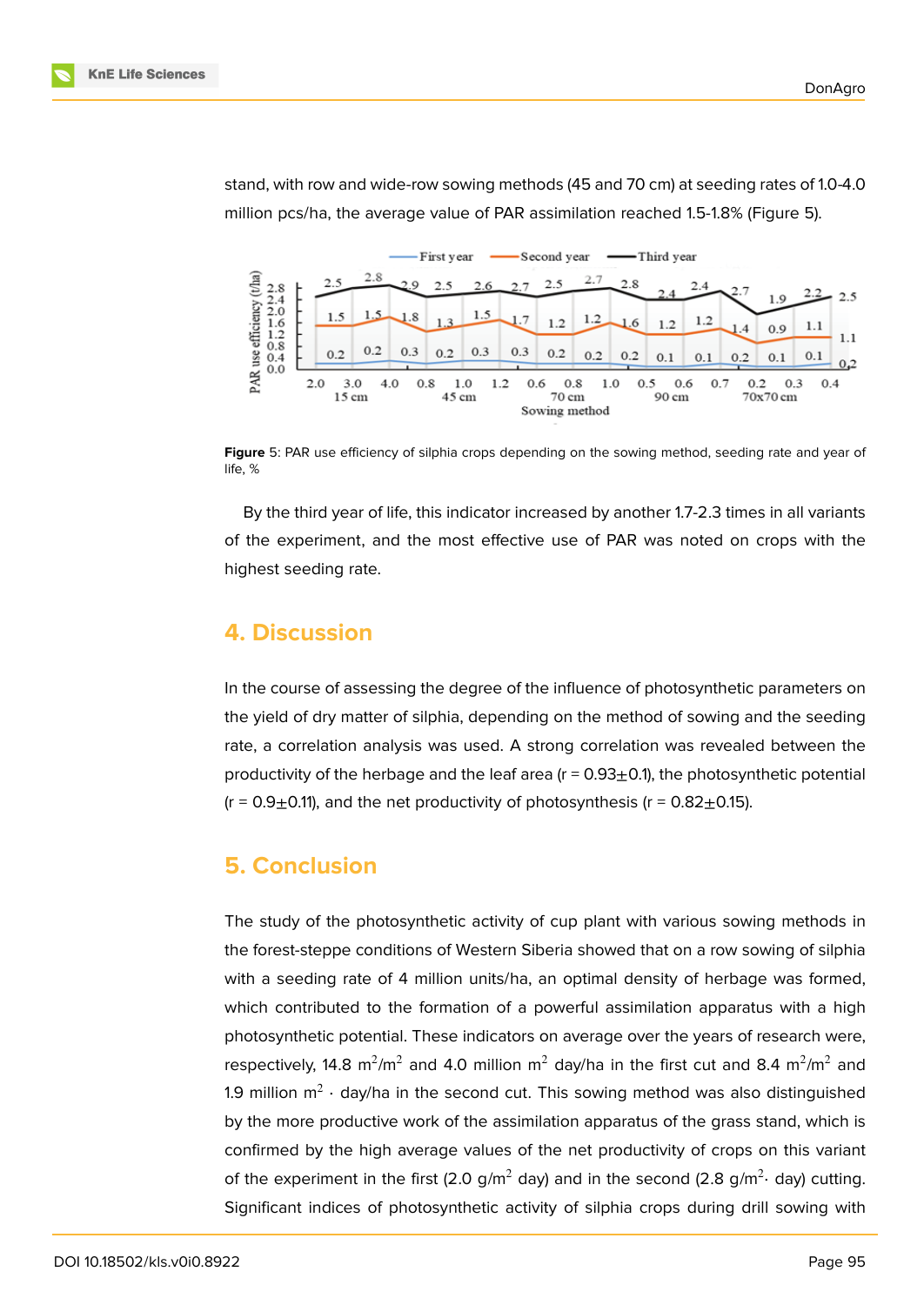

a seeding rate of 4 million pcs/ha determined the high yield of dry matter, which on average over the years of research and for two cuts was 12.6 t/ha. The photosynthetic activity of silphia crops noticeably increased with the age of the grass stand, which was especially evident in an increase in the efficiency of PAR by 10-14 times by the third year of life of the grass stand as compared to the first one, and with a row sowing and a seeding rate of 4 million pcs./ha, a high level of PAR assimilation was achieved (2.9%).

## **Funding**

### **Acknowledgement**

The research was carried out on the equipment of the center for collective use of Omsk state agrarian University "Agrarian and technological research".

# **Conflict of Interest**

The authors have no conflict of interest to declare.

### **References**

- <span id="page-7-0"></span>[1] Das, S., Chatterjee, A. and Pal, T. (2020). Organic Farming in India: A Vision towards a Healthy Nation. *Food Quality and Safety*, vol. 20, pp. 1-8.
- <span id="page-7-2"></span>[2] Zhuchenko, A. A. (2009). Biologization and Greening of Intensification Processes in Agriculture. *Bulletin of the Oryol State Agrarian Univer*sity, vol. 3, pp. 8-12.
- [3] Growder, D. and Reganold, J. (2015). Financial Competitiveness of Organic Agriculture on a Global Scale. *Proceedings of the National Academy of Sciences*, vol. 112, issue 24, pp. 7611-16.
- <span id="page-7-1"></span>[4] Ruf, T., *et al*. (2018). Soil Quality Indicator Response to Land-Use Change from Annual to Perennial Bioenergy Cropping Systems in Germany. *GCB Bioenergy*, vol. 10, issue 2, p. 12513.
- <span id="page-7-3"></span>[5] Cumplido-Marin, L., *et al*. (2020). Two Novel Energy Crops: *Sida Hermaphrodita* (L.) Rusby and *Silphium Perfoliatum* L. – State of Knowledge. *Agronomy*, vol. 10, issue 7, p. 928.
- [6] Schorpp, Q., *et al*. (2016). Agro-Ecological Potential of the Cup Plant (*Silphium Perfoliatum* L. from a Biodiversity Perspective. *Journal für Kulturpflanzen,* vol. 68, pp. 412-22.